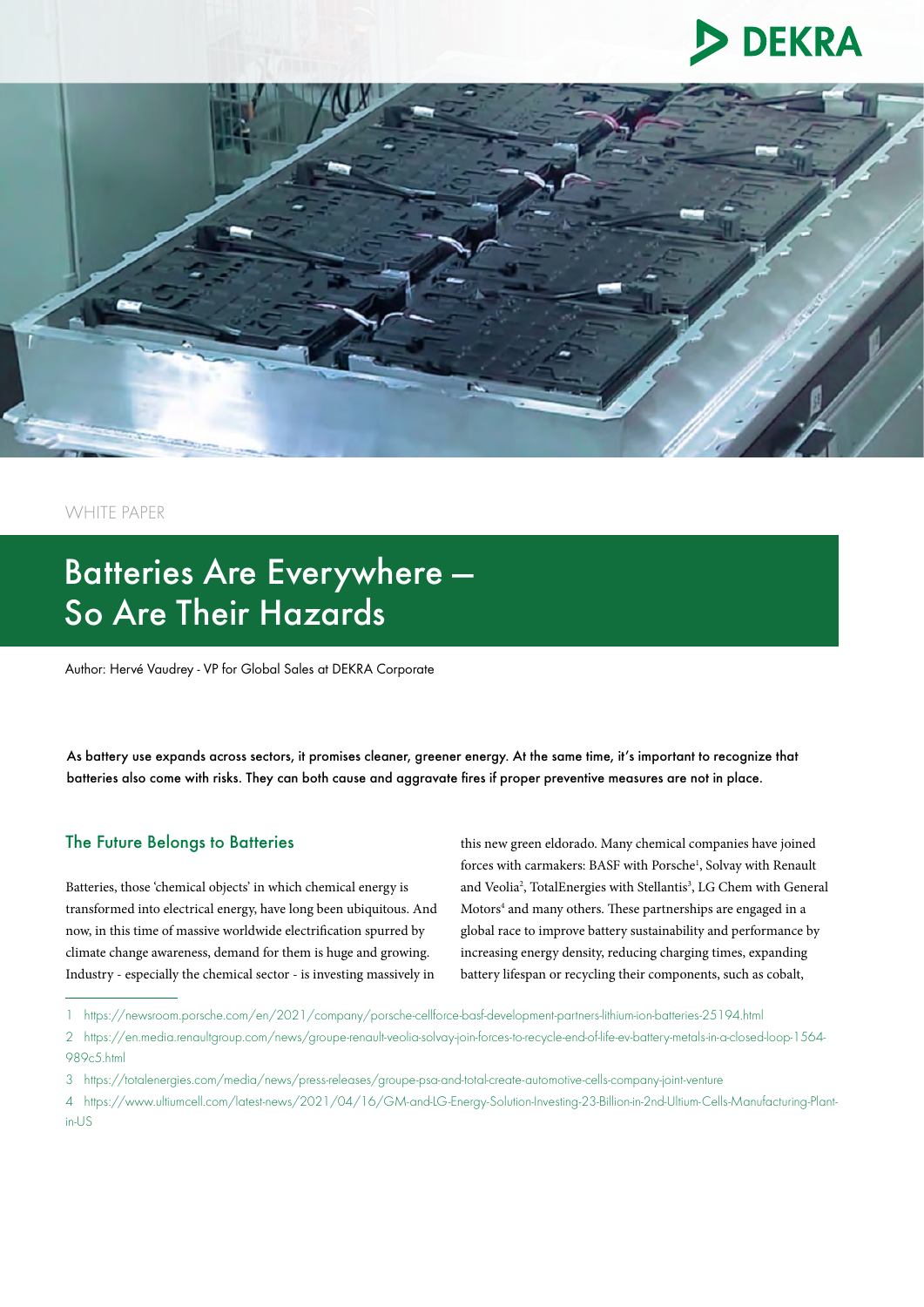lithium and nickel. The stakes are high when it comes to research and development related to membrane materials, electrodes, electrolytes and battery management systems.

Among the more promising developments is the race for manufacturing solid-state batteries at an acceptable price. Japan is leading the way in this field, with more than 1/3 of the global patents<sup>5</sup>. Solid-state batteries are intrinsically safer and less prone to start fires, because solid electrolytes are non-flammable. Some studies show that under thermal runaway conditions, heat generation inside a solid-state battery is only ~20-30% of conventional batteries with liquid electrolytes<sup>6</sup>.

#### Recognizing Battery Risks

This is of critical importance, because with the proliferation of battery use, fires caused by batteries as well as those aggravated by their presence are multiplying. It can almost seem like "another day, another battery fire" based on media coverage and Internet videos where firefighters try to extinguish battery-induced flames. Often, they ultimately decide to let the area burn and focus on preventing spread, because battery fires are notoriously intractable. Indeed no one can stop a thermal runaway once it has started. Monitoring solutions will not prevent propagation when a thermal event is underway. This is what makes battery fires so spectacular and – depending on the location of the fire sometimes deadly, such as those that have resulted in airplane crashes.

Battery fires occur in many industrial sectors and in everyday objects: in cargo, on boats, in planes, in cell phones, laptops or electric vehicles. The American Consumer Product Safety Commission (CPSC) reported 25,000 battery fire incidents in more than 400 consumer products between 2012 and 20177 . Some are listed in the table below.

| <b>Application</b> | Country     | Year | Incident description                                                                                                      |
|--------------------|-------------|------|---------------------------------------------------------------------------------------------------------------------------|
| Energy             | Australia   | 2021 | Fire of Geelong 450MWh storage plant after initial testing                                                                |
| Automotive         | <b>USA</b>  | 2021 | Recall of 69000 electric vehicles due to faulty LG Chem batteries                                                         |
| Marine             | Norway      | 2019 | Hybrid-battery ferry on fire due to coolant leaking                                                                       |
| Computer           | Global      | 2019 | Apple recalls a "limited number" of Mid2015 MacBook Pros because the<br>battery may overheat and pose a fire safety risk. |
| Automotive         | UK          | 2018 | i-Pace suddenly on fire while parked.                                                                                     |
| Energy             | Various     | 2017 | Battery fires in large grid-connected systems                                                                             |
| Automotive         | <b>USA</b>  | 2016 | Electric car suddenly on fire while parked.                                                                               |
| Aerospace          | <b>USA</b>  | 2013 | Sudden failure in auxiliary units of Dreamliner 787.                                                                      |
| Automotive         | <b>USA</b>  | 2011 | Chevy Volt on fire weeks after crash test.                                                                                |
| Aerospace          | South Korea | 2011 | Crash B744 Jeju due to cargo on fire - 2 fatalities                                                                       |
| Aerospace          | <b>UAE</b>  | 2010 | Crash B747-400F Dubai due to cargo fire - 2 fatalities                                                                    |
| Computer           | Japan       | 2006 | Sudden failure of batteries powering notebooks.                                                                           |
| Aerospace          | <b>USA</b>  | 2006 | Accident DC8 Lithium-Ion Philadelphia                                                                                     |
| Cell phone         | Finland     | 2003 | Sudden failure in batteries of mobile phones.                                                                             |

Table 1: Some battery fire events - from Diaz & al<sup>8</sup>

5 https://asia.nikkei.com/Business/Business-Spotlight/Can-Japan-and-Toyota-win-the-solid-state-battery-race

7 https://www.cpsc.gov/s3fs-public/High\_Energy\_Density\_Batteries\_Status\_Report\_2\_12\_18.pdf

8 Laura Bravo Diaz et al 2020 J. Electrochem. Soc. 167 090559

<sup>6</sup> Inoue, Takao; Mukai, Kazuhiko (2017-01-18). "Are All-Solid-State Lithium-Ion Batteries Really Safe?–Verification by Differential Scanning Calorimetry with an All-Inclusive Microcell". ACS Applied Materials & Interfaces. 9 (2): 1507–1515.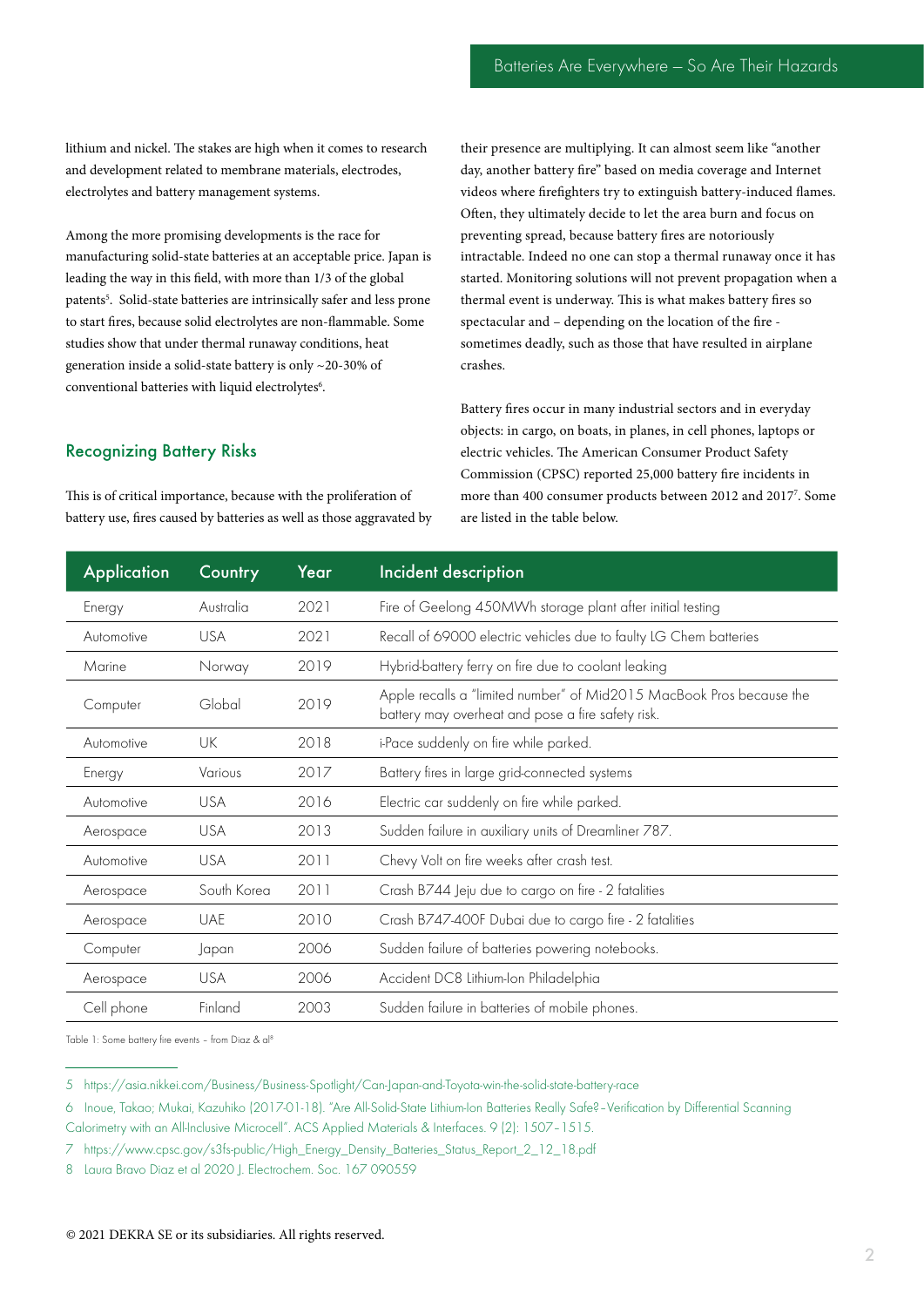

Figure 1: Battery fires once started are barely extinguishable

One of the most recent and spectacular such events happened in Australia at a large energy production park in July 2021, as shown in Figure 2.

How battery fires are triggered depends on several parameters, one being the specific technology of the battery involved. For instance, the fire risk exposure from Li-Ion batteries varies depending their use in energy storage systems versus bulk storage such as warehouses. But it is possible to classify battery fires as either the result of external causes (electrical short-circuits, mechanical or thermal abuse) or internal causes (such as defects). Both can lead to a rapid release of heat that accelerates the phenomenon, resulting in a thermal runaway, as mentioned above. The flammable and usually toxic gases that escape will eventually ignite and, depending on the immediate environment, the fire will spread.

#### Where Regulations Fall Short

Many national and international regulations and standards address battery safety, in particular for e-mobility, targeting manufacturing, installation, operation and maintenance, as well as battery transport. And while there are relatively few rules related to battery storage and use in industrial applications such as energy storage systems, they are being developed. Rechargeable batteries, given their versatile use, are subject to a wider and more varied series of legal frameworks, from raw materials handling, manufacturing and design, to transport, use, storage and end-of-life management. The Batteries Regulation (formerly Batteries Directive 2006/66/EC currently under revision), UN Transport Regulation, **[REACH](https://www.dekra.com/en/reach-compliance/)** or Waste Electronic and Electrical Equipment (WEEE) Directive 2012/19/EU are all examples.

Unfortunately, however, as demonstrated by the examples presented here and by current statistics, existing standardization and regulation have failed to satisfactorily prevent accidents. For example, following a large battery fire in December 2020 in France, the newly created BEA-RI (the French equivalent of the US Chemical Safety Board) recommended that its national authority "update the regulation to better cover design, installation and operation of electric accumulators' charging facilities." Similar developments in other countries are certain to follow.

Figure 2: Fire at Victorian Big Battery site near Geelong (Australia) on July 29, 2021. The fire broke out during testing of a battery megapack. Credit: Fire Rescue Victoria